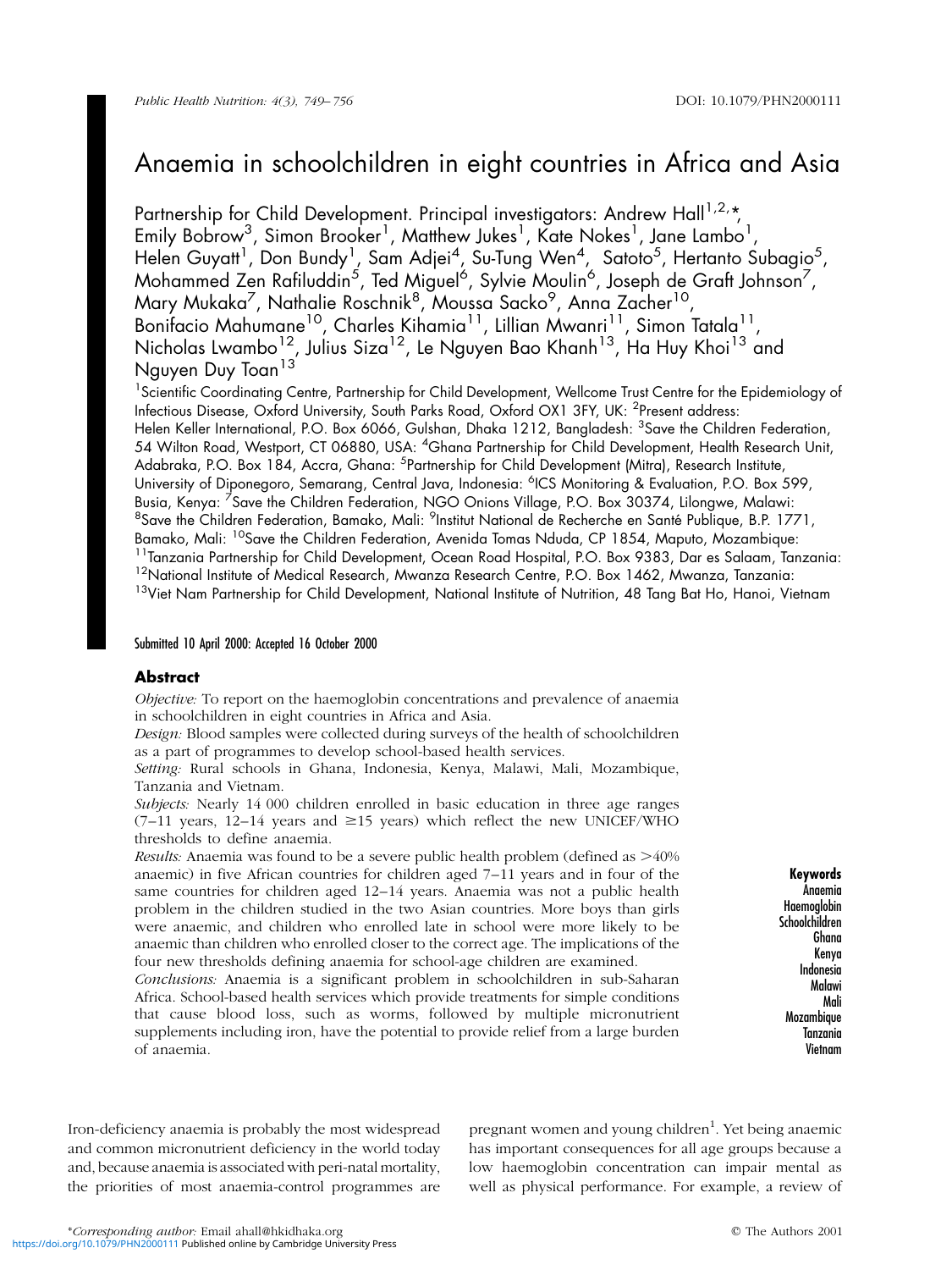studies of school-age children, a group that is believed to be particularly vulnerable to the effects of ill health during a stage when they are both growing and learning, has reported that anaemia can affect cognitive function, motor performance and educational achievements<sup>2</sup>. Yet although something is known about the potential harm that anaemia causes to the school-age group in terms of child development, there is little recent information on the extent of anaemia as a public health problem. Here we present the findings of surveys which have measured haemoglobin concentrations while screening schoolchildren in eight countries in Africa and Asia, and we examine the prevalence of anaemia using recently revised UNICEF/WHO thresholds for the school-age group<sup>3</sup> .

### Subjects and methods

The data were collected during surveys of the health of schoolchildren in five countries participating in the Partnership for Child Development, or in satellite research studies, including Ghana, Kenya, Indonesia, Tanzania (two sites) and Vietnam; and in Malawi, Mali and Mozambique where Save the Children Federation (USA) is implementing school health programmes. Table 1 shows the location of each site. All schools were in rural areas. The age, sex and class of each child studied were recorded from school records.

A finger-prick blood sample was collected from each child using a sterile lancet, except in coastal Tanzania where venous blood was taken, and the haemoglobin concentration was estimated by means of a portable battery-operated haemoglobinometer (Hemocue, Angelholm, Sweden). This machine has been shown to give haemoglobin values in field studies that are highly correlated with values measured using a laboratory

haemoglobinometer<sup>4</sup>. The machines were checked regularly with the reference cuvette. Anaemia was defined using the following age- and sex-specific thresholds proposed by UNICEF and the WHO:  $\leq 115$  g l<sup>-1</sup> for children aged 5-11 years; <120 g  $l^{-1}$  for children aged 12-14 years; <120 g l<sup>-1</sup> for girls  $\geq$ 15 years old; and  $\leq$ 130 g l<sup>-1</sup> for boys  $\geq$ 15 years old<sup>3</sup>. No corrections were made for altitude above sea level but the highest site, the lakeside site in Tanzania, was only about 1200 m above sea level.

Children are supposed to enrol in basic education in all countries when they are either 6 or 7 years old, but many enrol later than this. To capture late enrolment in school, an age-for-grade score was used in which a child enrolled at the correct age in the right class was given a score of zero, a child 1 year late in enrolling was given a score of  $-1$ , a child 2 years late a score of  $-2$ , and so on<sup>5</sup>. This score assumes that it is not usual to retain children in the same class for more than one year. The prevalence of anaemia was then examined in each country by the agefor-grade score except in Vietnam, where children in only one class were studied, and in Mali because there are only two classes. Logistic regression was also used to examine the association between the prevalence of anaemia and the age-for-grade score while controlling for age and sex. Means were compared using Student's t-test.

## Results

Table 1 shows the distribution by age and sex of the children studied in each country aggregated into the three age classes used for the UNICEF/WHO anaemia thresh-olds<sup>3</sup>[. Table 2 s](#page-2-0)hows the mean haemoglobin concentrations by sex and age class for all children in each country and for the two sites in Tanzania. In most countries, children aged 7-11 years had a haemoglobin concentration

Table 1 The location and characteristics of the surveys of schoolchildren and the sample sizes by age and sex

| Country             |                          |         |                                          | Classes  | Age range    |       |                 |       |                 |       |       |       |  |
|---------------------|--------------------------|---------|------------------------------------------|----------|--------------|-------|-----------------|-------|-----------------|-------|-------|-------|--|
|                     |                          |         |                                          |          | $7-11$ years |       | $12 - 14$ years |       | $\geq$ 15 years |       | Total |       |  |
|                     | Location                 | Year    | Schools                                  |          | Boys         | Girls | Boys            | Girls | <b>Boys</b>     | Girls | Boys  | Girls |  |
| Ghana               | Volta Region             | 1994    | Government Primary &<br>Junior Sec.      | $1 - 9$  | 455          | 452   | 635             | 649   |                 |       | 1090  | 1101  |  |
| Indonesia           | Central Java<br>Province | 1994-95 | Government Primary                       | $1 - 5$  | 776          | 739   | 287             | 251   |                 |       | 1063  | 990   |  |
| Kenya               | <b>Western Province</b>  | 1998    | Government Primary                       | $2 - 8$  | 86           | 110   | 202             | 191   | 74              | 54    | 362   | 355   |  |
| Malawi              | Southern Region          | 1998    | Government Primary                       | 3, 6 & 7 | 116          | 131   | 286             | 283   | 160             | 163   | 562   | 577   |  |
| Mali                | Sikasso Region           | 1999    | Community &<br><b>Government Primary</b> | 5        | 486          | 484   | 245             | 249   | 73              | 40    | 804   | 773   |  |
| Mozambique          | Gaza Province            | 1999    | Government Primary                       | 4        | 104          | 115   | 309             | 339   | 70              | 35    | 483   | 489   |  |
| Tanzania<br>(coast) | Tanga & Pwani<br>Regions | 1995-97 | Government Primary                       | $1 - 7$  | 654          | 808   | 721             | 709   |                 |       | 1375  | 1517  |  |
| Tanzania<br>(lake)  | Mwanza Region            | 1997    | Government Primary                       | $1 - 7$  | 198          | 278   | 447             | 472   | 263             | 195   | 908   | 945   |  |
| Vietnam             | Ha Nam Province          | 1998    | Government Primary                       | 4        | 293          | 295   |                 |       |                 |       | 293   | 295   |  |
| Total               |                          |         |                                          |          | 3168         | 3412  | 3132            | 3143  | 641             | 487   | 6941  | 7042  |  |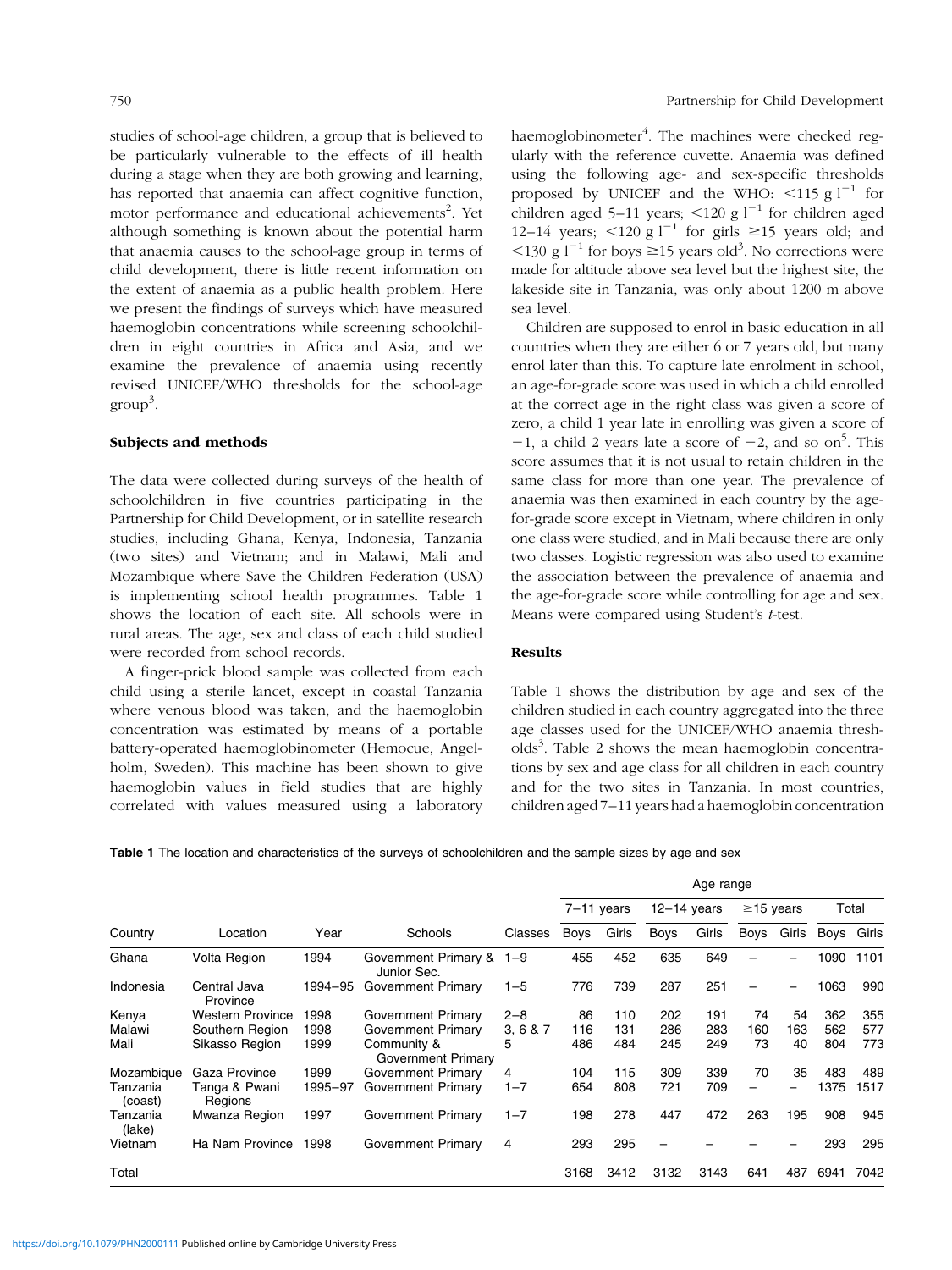<span id="page-2-0"></span>Anaemia in African and Asian schoolchildren 751

| Age range                | $7-11$ years                             |           |                                    |           |              |                                          | $12-14$ years |                                    | $\geq$ 15 years |         |                                          |           |                                    |           |           |
|--------------------------|------------------------------------------|-----------|------------------------------------|-----------|--------------|------------------------------------------|---------------|------------------------------------|-----------------|---------|------------------------------------------|-----------|------------------------------------|-----------|-----------|
| Sex<br>Anaemia threshold | <b>Boys</b><br>$<$ 115 g l <sup>-1</sup> |           | Girls<br>$<$ 115 g l <sup>-1</sup> |           |              | <b>Boys</b><br>$<$ 120 g l <sup>-1</sup> |               | Girls<br>$<$ 120 g l <sup>-1</sup> |                 |         | <b>Boys</b><br>$<$ 130 g l <sup>-1</sup> |           | Girls<br>$<$ 120 g l <sup>-1</sup> |           |           |
|                          | Mean                                     | <b>SD</b> | Mean                               | <b>SD</b> | $\mathsf{P}$ | Mean                                     | <b>SD</b>     | Mean                               | <b>SD</b>       | P       | Mean                                     | <b>SD</b> | Mean                               | <b>SD</b> | P         |
| Ghana                    | 118.2                                    | 13.6      | 119.2                              | 13.6      | 0.297        | 124.7                                    | 14.1          | 127.3                              | 14.0            | < 0.001 |                                          |           |                                    |           |           |
| Indonesia                | 120.4                                    | 13.6      | 122.5                              | 11.6      | 0.002        | 124.7                                    | 13.1          | 126.0                              | 14.2            | 0.257   | —                                        |           |                                    |           |           |
| Kenya                    | 122.9                                    | 13.5      | 122.2                              | 13.9      | 0.736        | 123.4                                    | 13.0          | 124.4                              | 13.6            | 0.458   | 130.8                                    | 15.3      | 122.1                              | 13.9      | 0.001     |
| Malawi                   | 116.2                                    | 14.9      | 119.5                              | 14.8      | 0.085        | 121.2                                    | 15.6          | 120.0                              | 15.4            | 0.357   | 129.5                                    | 21.1      | 120.2                              | 16.6      | < 0.001   |
| Mali                     | 110.3                                    | 12.5      | 112.7                              | 13.6      | 0.004        | 116.4                                    | 13.3          | 118.1                              | 14.2            | 0.162   | 116.2                                    | 15.6      | 114.8                              | 16.3      | 0.644     |
| Mozambique               | 113.8                                    | 12.1      | 113.1                              | 14.8      | 0.740        | 114.7                                    | 14.0          | 114.4                              | 14.6            | 0.773   | 116.8                                    | 15.8      | 107.2                              | 13.4      | 0.003     |
| Tanzania (coast)         | 110.5                                    | 14.1      | 111.2                              | 13.1      | 0.311        | 112.1                                    | 14.9          | 112.3                              | 13.4            | 0.869   | —                                        |           |                                    |           |           |
| Tanzania (lake)          | 112.8                                    | 12.9      | 114.3                              | 13.0      | 0.200        | 112.5                                    | 15.8          | 114.6                              | 13.2            | 0.025   | 118.8                                    | 14.7      | 116.5                              | 14.0      | 0.090     |
| Vietnam                  | 125.5                                    | 10.7      | 127.1                              | 10.9      | 0.070        | -                                        |               |                                    |                 |         |                                          |           |                                    |           |           |
| All sites                | 116.8                                    | 14.4      | 117.7                              | 14.1      | 0.020        | 118.1                                    | 15.6          | 118.9                              | 15.2            | 0.030   | 122.6                                    | 18.0      | 117.6                              | 15.4      | $<$ 0.001 |

Table 2 Mean haemoglobin concentrations of schoolchildren by country, age class and sex

± denotes no data.

lower than children aged 12-13 years. When data from all countries were aggregated (but excluding Vietnam where data for only one age class were available), the mean was significantly lower in the younger age class (116.3 vs. 118.5,  $n = 11 135, P \le 0.001$ ).

[Figure 1\(a\)](#page-3-0) shows for all countries the prevalence of anaemia in boys and girls aged 7-11 years ranked by total prevalence, whil[e Fig. 1\(b\)](#page-3-0) shows the same for children aged 12-13 years. [Figure 1](#page-3-0) reveals a wide range with the lowest prevalence observed in the two Asian countries, although there was no significant difference between Indonesia and Kenya for the younger age class. There was a general overall trend for the prevalence of anaemia to be higher in boys than in girls, and this difference was more marked in the older age class. For boys in the age class  $7-11$  years, the overall risk ratio (RR) was just significant (RR = 1.07, 95% CI 1.10-1.13,  $P = 0.019$ ); in the age class  $12-14$  years the risk ratio for boys was  $1.18$ (95% CI 1.12-1.24,  $P < 0.001$ ); and in the age class  $\geq 15$ years the risk ratio for boys was  $1.30$  (95% CI  $1.16-1.46$ ,  $P < 0.001$ ).

Although the mean haemoglobin concentration of children aged  $7-11$  years was only slightly lower than among children aged 12-14 years (117.3 vs. 118.5,  $P < 0.001$ ), the prevalence of anaemia in the older age class was much higher (40.2% vs. 54.4% respectively,  $P \le 0.001$ ) so that they were 1.35 times more likely to be anaemic (95% CI 1.30-1.41).

The data from Tanzania show that the prevalence of anaemia can vary within a country. The mean haemoglobin concentrations of children in the two youngest age classes living on the coast of Tanzania were significantly lower than for children living near to Lake Victoria  $(P < 0.001$  and  $P = 0.02$ , respectively) and the prevalence of anaemia was also significantly greater at the coast (both  $P \leq 0.01$ ).

[Figure 2 s](#page-4-0)hows for four sites (Malawi, Kenya, Indonesia and coastal Tanzania) for which there was a satisfactory

age range and reasonable sample sizes, how the mean haemoglobin concentration may change for each sex with age. In all countries, except Tanzania, the regression lines (not shown) indicate that the mean haemoglobin concentration of boys was higher for each year of age by between 1.4 and 1.7 g  $1^{-1}$  per year; in Tanzania the rise was only 0.5 g  $l^{-1}$  per year of age. Among girls in Malawi and Kenya the haemoglobin concentration was higher with age in a similar way to boys until about 14 years of age when the sexes diverged, so that late adolescent girls had a significantly lower haemoglobin concentration than boys of the same age (both  $P < 0.01$ ).

[Figure 3](#page-4-0) shows the relationship between the age-forgrade score and the percentage of children who were anaemic at sites where statistically significant trends were observed either in the regression line or in the logistic regression analysis. The linear regression lines (not shown) were statistically significant in Indonesia  $(P < 0.05)$ , Kenya  $(P < 0.02)$ , Mozambique  $(P < 0.01)$ , Tanzania – coast  $(P < 0.001)$  and Tanzania – lake  $(P < 0.02)$ . The logistic regression analysis showed that the relationship remained statistically significant when controlling for age and sex in all of the same sites except in Kenya, where the trend was no longer significant  $(P =$ 0.227), and in Malawi where the relationship became statistically significant  $(P = 0.006)$ .

The new WHO/UNICEF classification of anaemia<sup>3</sup> means that four different thresholds now apply to school-age children. [Figure 4 s](#page-5-0)hows how the different thresholds affect the relationship between the haemoglobin concentration and prevalence of anaemia among children in the two youngest age groups studied at all sites. It shows that, for each decrease in mean haemoglobin concentration of 1 g  $l^{-1}$ , the prevalence of anaemia increases by about 2.8%; and that for the same mean haemoglobin concentration the  $5 g l^{-1}$  difference in threshold increases the prevalence of anaemia in the older age class by about 17.5%.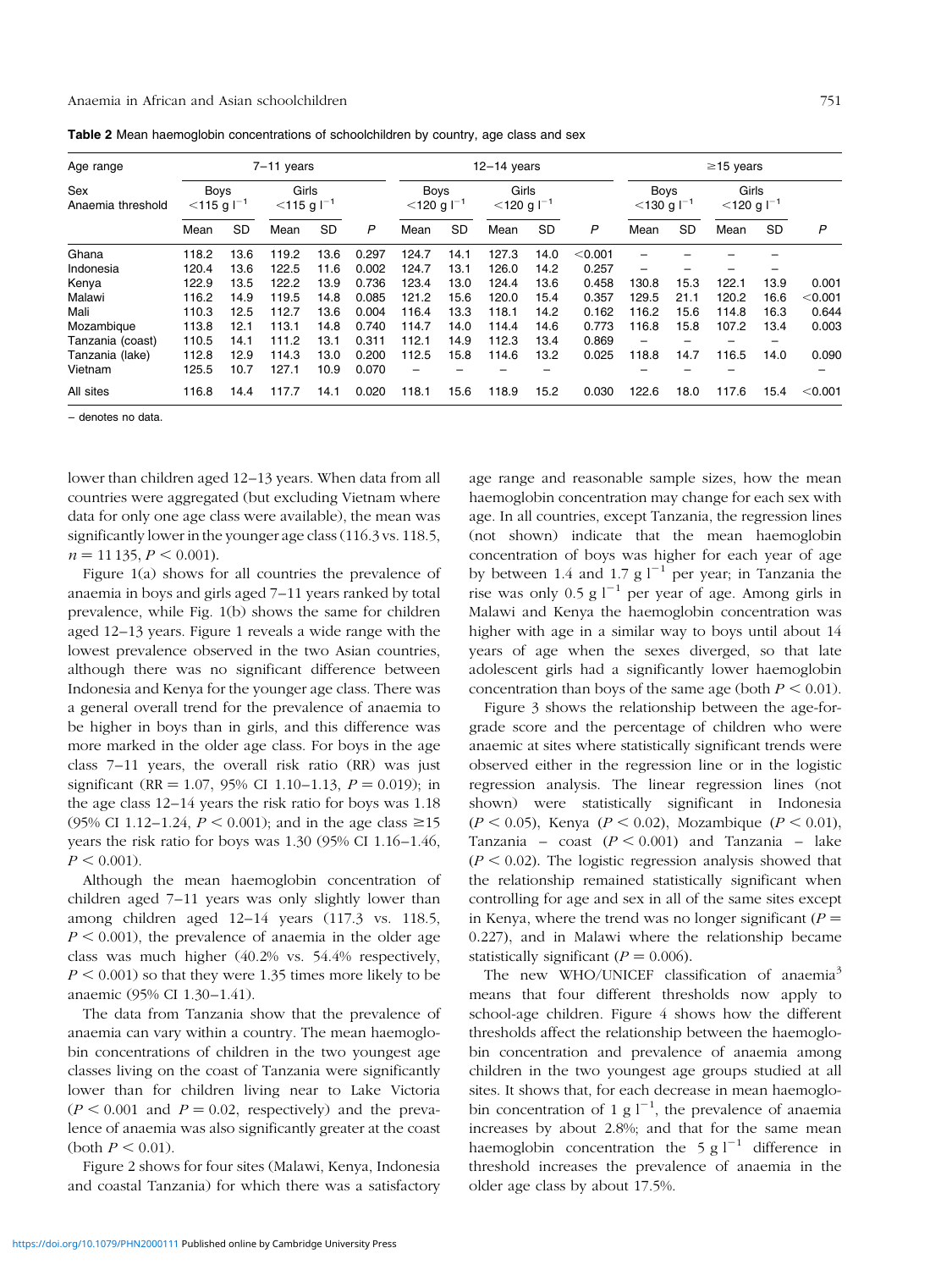<span id="page-3-0"></span>

Fig. 1 The prevalence of anaemia in children in eight countries (and two sites in Tanzania), by sex and in total, in two age classes: (a) age 7-11 years; (b) age 12-14 years. The countries have been ranked by the prevalence of anaemia (Statistical significance of differences between the sexes: \*\*\* denotes  $P < 0.001$ ; \* denotes  $P < 0.05$ )

#### Discussion

This analysis of the haemoglobin concentrations of nearly 14 000 children enrolled in basic education in eight countries in Africa and Asia indicates a large burden of anaemia, mostly in Africa. If a prevalence of anaemia of  $\geq 40\%$  is used to indicate a severe public health problem1,3, then in Ghana, Malawi, Mali, Mozambique and Tanzania anaemia would be of concern among children aged  $7-11$  years, and in four of these countries  $$ excluding Ghana  $-$  it would be of importance among children aged 12-14 years as well. The inaccurate recording of the age of children in rural African schools may lead to misclassification, but the extent of this is impossible to gauge. Anaemia did not appear to be a

major public health problem in the samples of children studied in the two Asian countries.

The data indicate that the prevalence of anaemia has not changed much in Africa over the last 15 years: the prevalence of 50% reported here among children aged 7– 11 years in the six African countries for which there are data is not substantially different from the 52% average reported when 43 studies of children aged 6-12 years were reviewed in 1985<sup>6</sup>.

Although there is an almost twofold range in the prevalence of anaemia, even in the five African countries, three important trends and patterns emerge. First, there is evidence in the two younger age classes shown in Fig.1 (which both have the same thresholds to classify children as anaemic) that boys are slightly more likely to be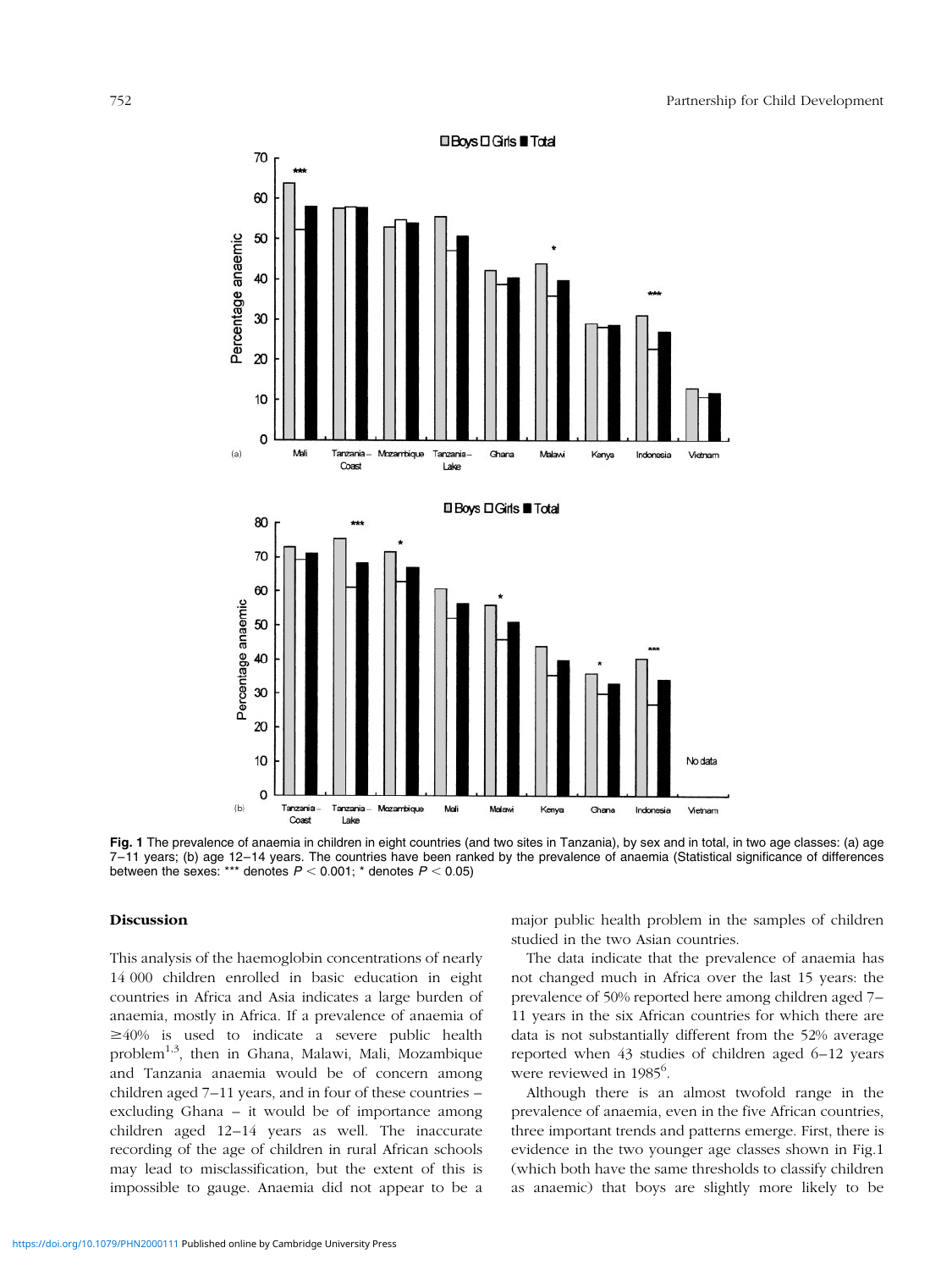<span id="page-4-0"></span>

Fig. 2 The mean haemoglobin concentrations of school-age children, by sex, in four countries: (a) Tanzania (coast); (b) Kenya; (c) Malawi; (d) Indonesia. The dotted lines show the sex- and age-specific thresholds below which anaemia is defined



Fig. 3 The relationship between the mean haemoglobin concentration and an age-for-grade score, an index of late enrolment in school (see Methods), in five countries and at two sites in Tanzania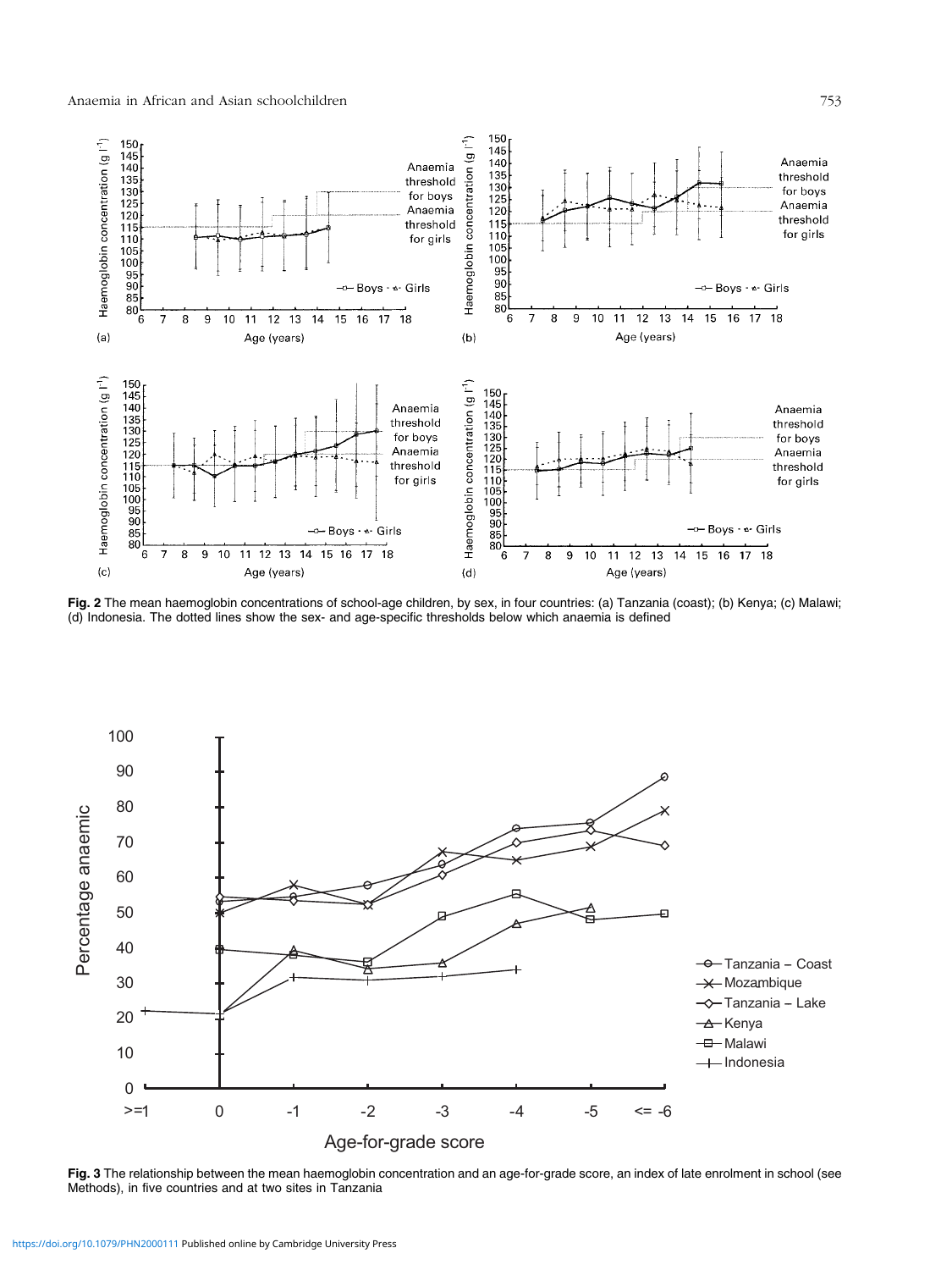<span id="page-5-0"></span>

**Fig. 4** The relationship between the mean haemoglobin concentrations and the prevalence of anaemia in children in eight countries using<br>data for two different age groups and their age-specific thresholds: <115 g l<sup>-1</sup> for aged 12-14 years<sup>3</sup>. The equations for the lines and the correlation coefficient (r) are also given

anaemic than girls, although the means were only significantly different between the sexes in Indonesia among children aged 7-11 years, and in Ghana and lakeshore Tanzania among children aged 12–13 years [\(Table 2\).](#page-2-0) Although the mean haemoglobin concentration of boys in the late adolescent age class was higher than for girls in all four countries for which there were data, because boys are classified as anaemic at a higher threshold than girls (130 vs. 120 g  $l^{-1}$ ), more adolescent boys than girls were thus classified as anaemic. The implication of this observation is that adolescent boys should also be targets of anaemia-control programmes as well as adolescent girls, the usual group of concern.

Second, there is evidence that the youngest children tend to have the lowest mean haemoglobin concentration and that mean haemoglobin concentrations tend to rise with age [\(Table 2\).](#page-2-0) Although this is true, because of the change in haemoglobin threshold at which children are classified as anaemic at 12 years of age, anaemia is more common in the 12–14 year age class than in children aged 7-11 years, as Fig. 4 shows. The data presented i[n Fig. 2](#page-4-0) for children in four countries show an apparent increase in haemoglobin with age for both sexes until around 14 years old, a trend that has already been reported for schoolchildren in the lake region of Tanzania<sup>7</sup>. At around

14 years of age, the mean haemoglobin concentrations of boys and girls in Kenya, Malawi and at the lakeshore site in Tanzania<sup>6</sup> tend to diverge. This is not surprising given the greater requirement for iron by girls at menarche<sup>8</sup> but perhaps it is a little later in age than might be expected. There is evidence, however, from countries such as Nigeria<sup>9</sup> and South Africa<sup>10</sup> that menarche may be delayed due to under-nutrition, which may explain why the divergence occurs in the middle of what is usually viewed as adolescence. The WHO defines adolescence as  $10-19$  years of age<sup>11</sup>.

Third, the association between late enrolment in school and a higher prevalence of anaemia shown i[n Fig. 3 m](#page-4-0)ay simply reflect the fact that such children are more undernourished than children who enrol nearer the right age. We have shown a similar association between the age-for-grade score and Z-scores of height-for-age (an index of stunted growth) in both Ghana and Tanzania<sup>4</sup>.

The schoolchildren we studied may not necessarily be representative of school-age children in each country as a whole for two reasons. First, they were typically drawn from only one region, and the data from Tanzania show that there may be significant differences between regions. Second, only children enrolled in school were studied and in some places non-enrolled children may be more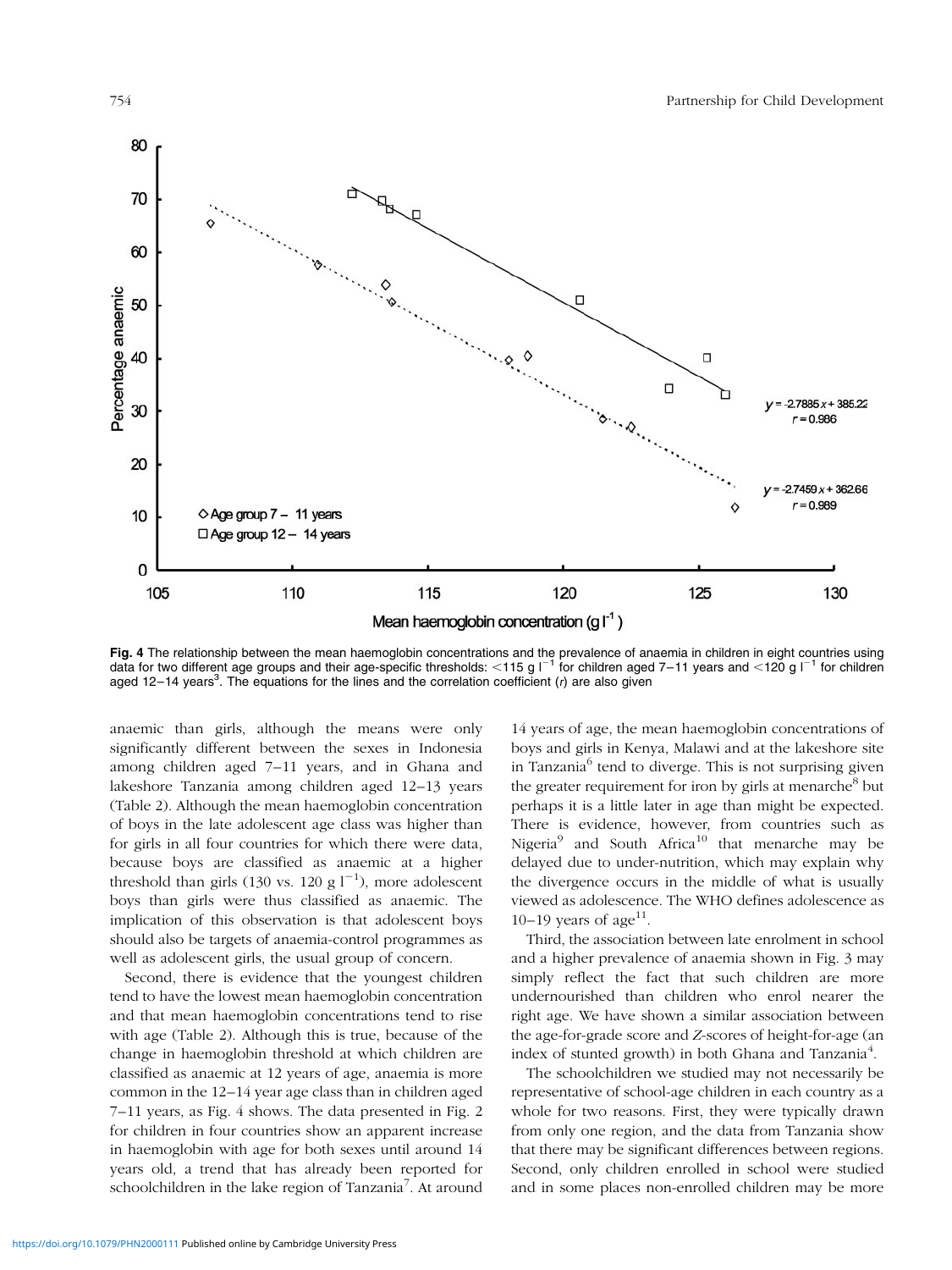anaemic than those in school. For example, a study in Ghana found a greater proportion of non-enrolled adolescent boys were anaemic when compared with boys matched for age who were enrolled in school; the difference was attributed to heavier infections with Schistosoma haematobium<sup>12</sup>. There are also statistical limitations to the data because some of the sample sizes of disaggregated groups are small.

The fact that four different thresholds of haemoglobin concentration are now applied to school-age children to define anaemia has complicated the assessment of anaemia in this large and important age group. [Figure 4](#page-5-0) shows the effect of the different thresholds on the prevalence of anaemia in the two youngest age groups. For the same mean haemoglobin concentration, the roughly 4% higher threshold used for the older children  $(115 \text{ vs. } 120 \text{ g l}^{-1})$  leads to a nearly 18% higher prevalence of anaemia. And although boys aged  $\geq 15$ years have a higher mean haemoglobin concentration than girls of the same age range, more adolescent boys are classified as anaemic. The new thresholds may have been selected for good physiological reasons but they have large effects on the prevalence of anaemia and thus of anaemia as a public health problem. When these thresholds are applied it seems that all age groups of schoolchildren could benefit from efforts to improve haemoglobin concentrations and reduce the prevalence of anaemia. A variety of options are open.

First, the diet of children could be improved. The amount of iron in the diet and its bioavailability are major factors contributing to anaemia<sup>13</sup>. But the solutions to this problem, which include eating good sources of absorbable iron such as meat and consuming vitamin C to promote iron absorption, are typically beyond the means of poor families, let alone are factors within the control of children. Fortification of foods is also unrealistic in circumstances where little if any factory-processed food is bought. Treating parasitic worms which cause blood loss, such as hookworm and Schistosoma spp., and controlling malaria can lead to improvements in haemoglobin concentrations, which shows that they have a causative role in anaemia $14-17$ .

Another potential intervention to improve haemoglobin concentrations is iron supplements, which may be most effective when given with other micronutrients. Supplements containing iron typically have to be given over a period of weeks if not months, which raises questions of delivery and compliance. One opportunity that is being increasingly explored by means of large-scale operations research is delivery through schools. Experiences in countries such as Ghana, Tanzania and Mexico have shown that children can be dewormed on a mass basis with safe, inexpensive and highly effective single-dose anthelmintic drugs $^{18,19}$ . The school system may also provide a mechanism to deliver iron supplements to

children after deworming, or perhaps better still, the multiple micronutrient supplements that are now being promoted by the WHO and UNICE $F^{20,21}$ . These experiences and developments suggest that the continuing public health problem of anaemia in school-age children highlighted in the surveys reported here is potentially solvable, and perhaps sooner rather than later.

#### Acknowledgements

The Partnership for Child Development and its satellite research studies are supported by the United Nations Development Programme, the Rockefeller Foundation, the Edna McConnell Clark Foundation, the James S. McDonnell Foundation, the Wellcome Trust, the World Bank, the United Nations Children's Fund (UNICEF) and the World Health Organization (WHO). The programmes of the Save the Children Federation (USA) in Mali and Mozambique are supported by the United States Agency for International Development (USAID) and in Malawi by a private donor.

#### References

- 1 Stoltzfus RJ, Dreyfuss ML. Guidelines for the Use of Iron Supplements to Prevent and Treat Iron Deficiency Anaemia. INACG/WHO/UNICEF. Washington, DC: ILSI Press, 1998.
- 2 Nokes C, van den Bosch C, Bundy DAP. The Effects of Iron Deficiency and Anemia on Mental and Motor Performance, Educational Achievement, and Behaviour in Children. An Annotated Bibliography. Washington, DC: INACG and ILSI Press, 1998.
- 3 WHO. Iron Deficiency Anaemia: Assessment, Prevention and Control. Geneva: World Health Organization, 2000 [in press].
- 4 Hudson TM, Bingham KC, Simmons WK. An evaluation of the HemoCue for measuring haemoglobin in field studies in Jamaica. Bull. World Health Org.  $1994$ ;  $72: 423-6$ .
- 5 PCD (Partnership for Child Development). Short stature and the age of enrolment in primary school: studies in two African countries. Soc. Sci. Med. 1999; 48: 675-82.
- 6 DeMaeyer E, Adiels-Tegman M. The prevalence of anaemia in the world. World Health Stat. Quart. 1985;  $38: 302-16$ .
- 7 Lwambo NJS, Brooker S, Siza JE, Bundy DAP, Guyatt H. Age patterns in stunting and anaemia in African school children: a cross-sectional study in Tanzania. Eur. J. Clin Nutr. 2000; 54:  $36-40.$
- 8 Fairweather-Tait SJ. Iron requirements and prevalence of iron deficiency in adolescents. An overview. In: Hallberg L, Asp N-G, eds. Iron Nutrition in Health and Disease. London: John Libbey & Co., 1996; 137-48.
- 9 Fakeye O, Adegoke A. The characteristics of the menstrual cycle in Nigerian schoolgirls and the implication for school health. Afr. J. Med. Sci. 1994; 23: 13-7.
- 10 Cameron N, Grieve CA, Kruger A, Leschner KF. Secondary sexual development in rural and urban South African black children. Ann. Hum. Biol. 1993; 20: 583-93.
- 11 WHO. A Picture of Health? A Review and Annotated Bibliography of the Health of Young People in Developing Countries. Geneva: World Health Organization, 1995.
- 12 Fentiman A, Hall A, Bundy DAP. Health and cultural factors associated with enrolment in basic education: a study in rural Ghana. Soc. Sci. Med. 2001; 52: 429-39.